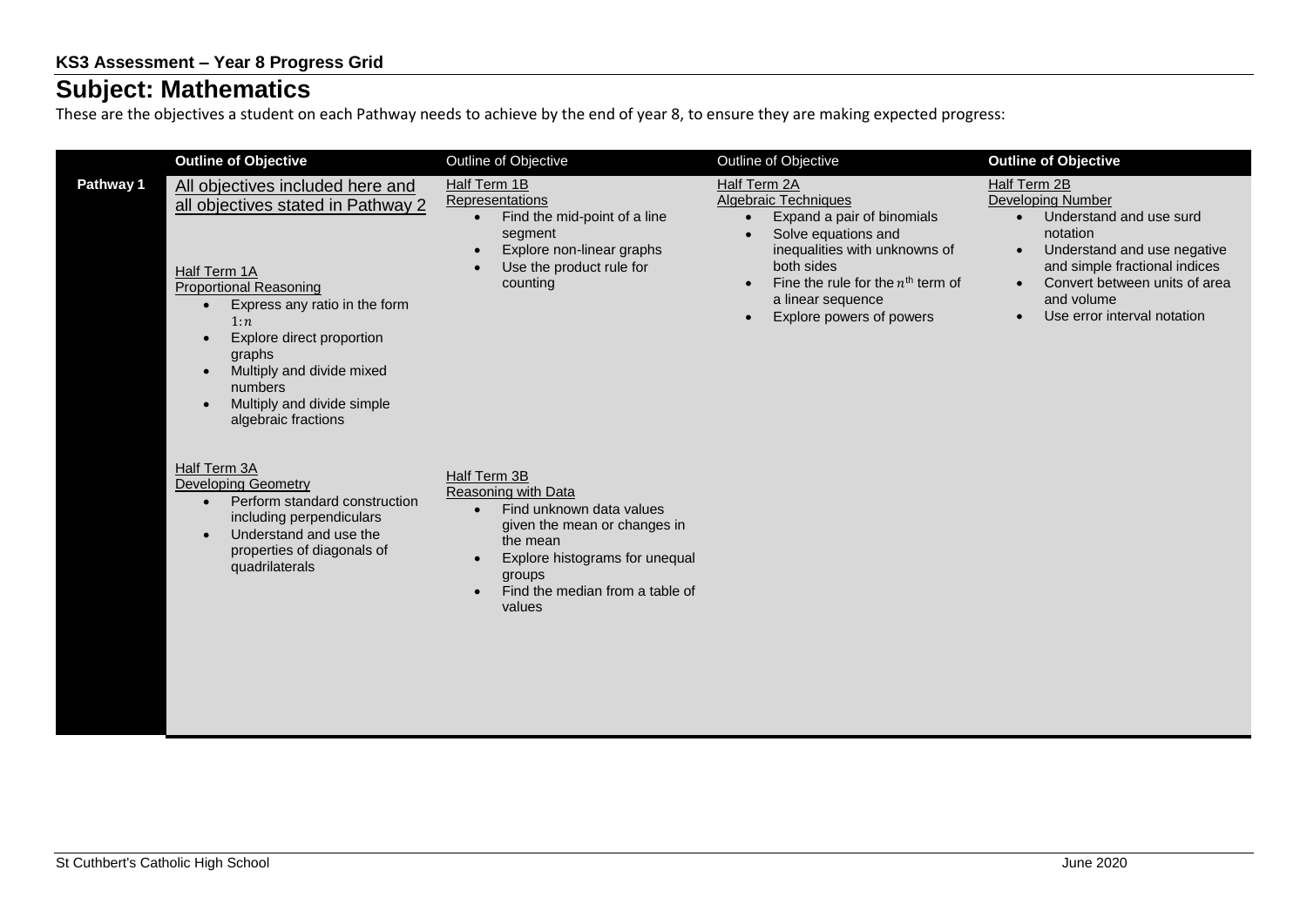## **KS3 Assessment – Year 8 Progress Grid**

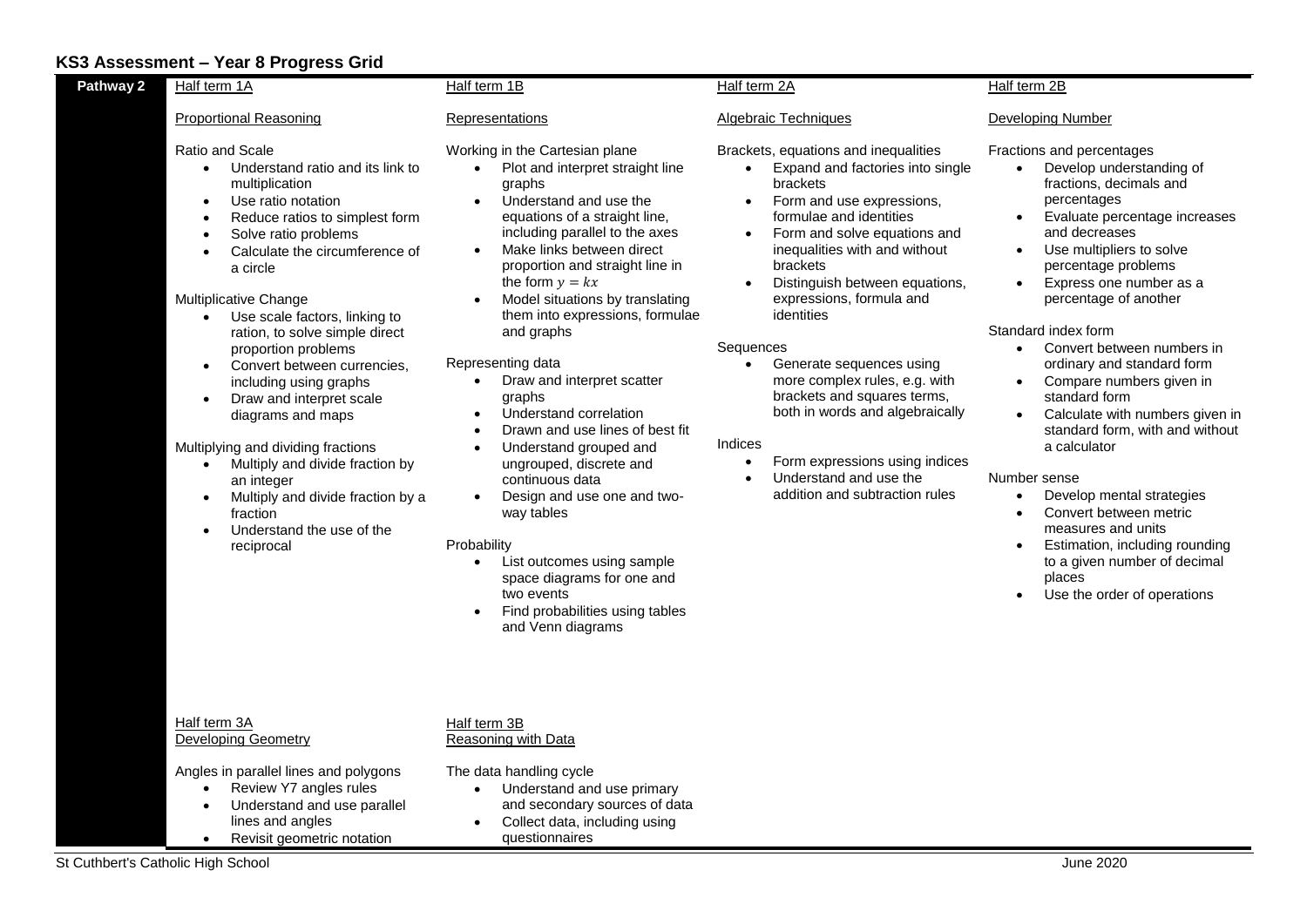## **KS3 Assessment – Year 8 Progress Grid**

|           | Work out angles in special<br>quadrilaterals<br>Find and use the sum interior<br>and exterior angles of a<br>polygon<br>Prove simple geometric facts<br>$\bullet$<br>Area of a trapezia and circles<br>Review area of shapes covered<br>$\bullet$<br>in year 7<br>Calculate the area of a<br>trapezium<br>Calculate the area of a circle,<br>and the area of parts of as<br>circle<br>Use significant figures<br>Calculate the area of compound<br>shapes<br>Line of symmetry and reflection<br>Recognise line symmetry in<br>$\bullet$<br>polygons and other shapes<br>Reflect shapes in horizontal,<br>vertical and diagonal lines | Interpret and construct<br>statistical diagrams, including<br>multiple bar chats<br>Construct and interpret pie<br>charts<br>Compare distributions using<br>charts<br>Identify misleading graphs<br>$\bullet$<br>Measures of location and dispersion<br>Revisit the median and mean,<br>including finding the total given<br>the mean<br>Find the mean of grouped data<br>$\bullet$<br>Work out the mode and modal<br>class<br>Choose the appropriate<br>average<br>Comparing distributions using<br>measures |                                                                                                                                                                                                                                                                                                                                                                                   |                                                                                                                                                                                                                                                                                                                                                                                                                                                                                        |
|-----------|--------------------------------------------------------------------------------------------------------------------------------------------------------------------------------------------------------------------------------------------------------------------------------------------------------------------------------------------------------------------------------------------------------------------------------------------------------------------------------------------------------------------------------------------------------------------------------------------------------------------------------------|---------------------------------------------------------------------------------------------------------------------------------------------------------------------------------------------------------------------------------------------------------------------------------------------------------------------------------------------------------------------------------------------------------------------------------------------------------------------------------------------------------------|-----------------------------------------------------------------------------------------------------------------------------------------------------------------------------------------------------------------------------------------------------------------------------------------------------------------------------------------------------------------------------------|----------------------------------------------------------------------------------------------------------------------------------------------------------------------------------------------------------------------------------------------------------------------------------------------------------------------------------------------------------------------------------------------------------------------------------------------------------------------------------------|
| Pathway 3 | Half term 1A                                                                                                                                                                                                                                                                                                                                                                                                                                                                                                                                                                                                                         | Half term 1B                                                                                                                                                                                                                                                                                                                                                                                                                                                                                                  | Half term 2A                                                                                                                                                                                                                                                                                                                                                                      | Half term 2B                                                                                                                                                                                                                                                                                                                                                                                                                                                                           |
|           | <b>Proportional Reasoning</b>                                                                                                                                                                                                                                                                                                                                                                                                                                                                                                                                                                                                        | Representations                                                                                                                                                                                                                                                                                                                                                                                                                                                                                               | Algebraic Techniques                                                                                                                                                                                                                                                                                                                                                              | Developing Number                                                                                                                                                                                                                                                                                                                                                                                                                                                                      |
|           | Ratio and Scale<br>Understand ratio and its link to<br>$\bullet$<br>multiplication<br>Use ratio notation<br>Reduce ratios to simplest form<br>Solve ratio problems<br>Calculate the circumference of<br>a circle<br>Multiplicative Change<br>Use scale factors, linking to<br>ration, to solve simple direct<br>proportion problems<br>Convert between currencies<br>Multiplying and dividing fractions<br>Multiply and divide fraction by<br>an integer                                                                                                                                                                             | Working in the Cartesian plane<br>Plot and interpret straight line<br>graphs<br>Understand and use the<br>equations of a straight line,<br>including parallel to the axes<br>Representing data<br>Draw and interpret scatter<br>graphs<br>Design and use one and two-<br>way tables<br>Probability<br>List outcomes using sample<br>space diagrams for one and<br>two events                                                                                                                                  | Brackets, equations and inequalities<br>Expand and factories into single<br>$\bullet$<br><b>brackets</b><br>Form and use expressions,<br>formulae and identities<br>Sequences<br>Generate sequences using<br>more complex rules, e.g. with<br>brackets and squares terms<br>Indices<br>Form expressions using indices<br>Understand and use the<br>addition and subtraction rules | Fractions and percentages<br>Develop understanding of<br>$\bullet$<br>fractions, decimals and<br>percentages<br>Evaluate percentage increases<br>and decreases<br>Express one number as a<br>percentage of another<br>Standard index form<br>Convert between numbers in<br>$\bullet$<br>ordinary and standard form<br>Compare numbers given in<br>$\bullet$<br>standard form<br>Number sense<br>Develop mental strategies<br>$\bullet$<br>Convert between metric<br>measures and units |